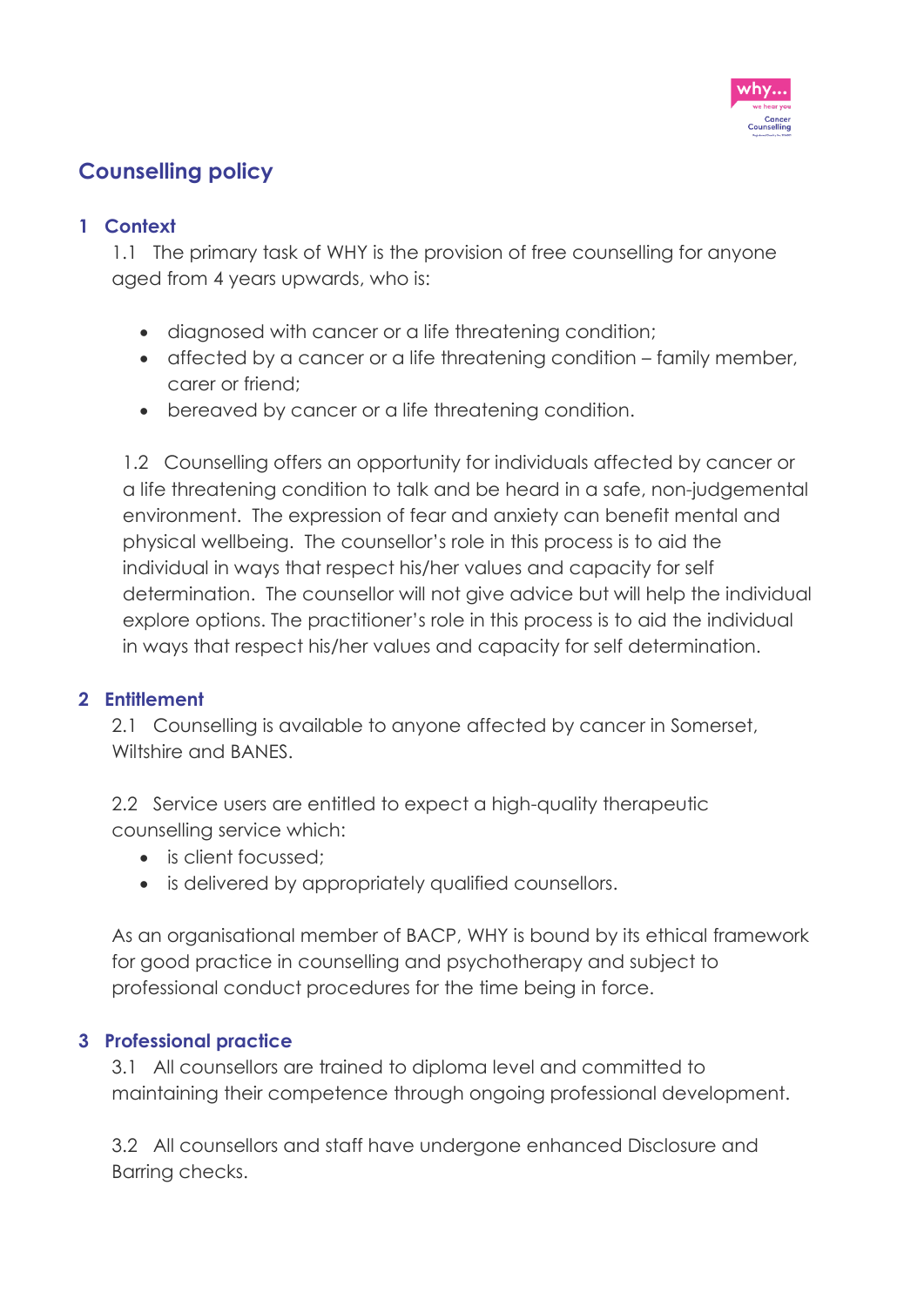

3.3 Counsellors have regular supervision with an experienced qualified counsellor who is experienced in supervision.

3.4 Counsellors will not misrepresent their training or experience.

# **4 Client confidentiality**

4.1 The client confidentiality policy is contained in the counselling agreement, a copy of which is given to each client at the first session. The counsellor is required to explain exceptions to confidentiality to each client verbally at the beginning of the first session.

4.2 The BACP ethical framework requires that counsellors offer the highest possible levels of confidentiality in order to respect the client's privacy and create the trust necessary for counselling.

4.3 In exceptional circumstances, the counsellor may take the decision to break confidentiality, with or without the client's consent if necessary where, in his/her professional judgement:

- there is a risk of the client harming themselves or being harmed.
- there is a risk of another person being harmed.
- there are safeguarding issues.

In such circumstances the counsellor will always:

- seek to obtain the client's, or if appropriate the parent/guardian consent prior to disclosure
- discuss with his/her supervisor
- inform the Director/Clinical Manager of any planned breach of confidentiality.

4.4 It is therefore ethically and legally unwise to promise "total" or "absolute" confidentiality. We Hear You offers confidentiality within the law and the BACP ethical framework.

4.5 During counselling, the counsellors must ensure that all client information is stored securely and separate from personal data forms. Once counselling has finished, counselling records and brief case notes are held at the WHY